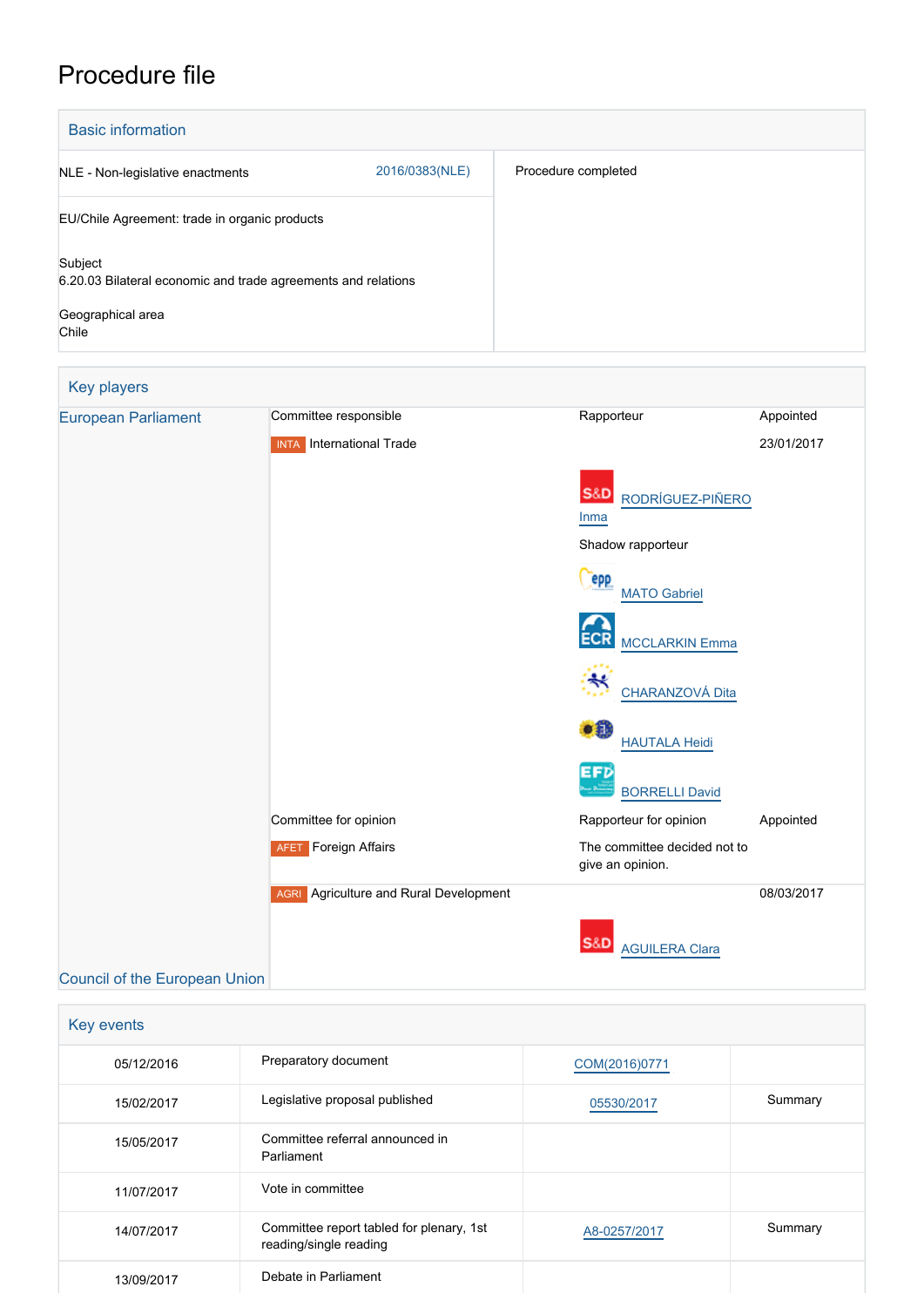| 14/09/2017 | Results of vote in Parliament                              |              |         |
|------------|------------------------------------------------------------|--------------|---------|
| 14/09/2017 | Decision by Parliament                                     | T8-0352/2017 | Summary |
| 09/10/2017 | Act adopted by Council after consultation<br>of Parliament |              |         |
| 09/10/2017 | End of procedure in Parliament                             |              |         |
| 14/12/2017 | Final act published in Official Journal                    |              |         |

#### Technical information

| Procedure reference        | 2016/0383(NLE)                                                                                                                                        |
|----------------------------|-------------------------------------------------------------------------------------------------------------------------------------------------------|
| Procedure type             | NLE - Non-legislative enactments                                                                                                                      |
| Procedure subtype          | Consent by Parliament                                                                                                                                 |
| Legal basis                | Treaty on the Functioning of the EU TFEU 218-p7; Treaty on the Functioning<br>of the EU TFEU 218-p6a; Treaty on the Functioning of the EU TFEU 207-p4 |
| Stage reached in procedure | Procedure completed                                                                                                                                   |
| Committee dossier          | INTA/8/08725                                                                                                                                          |

#### Documentation gateway

| Preparatory document                                               |             | COM(2016)0771 | 05/12/2016 | EC         | Summary |
|--------------------------------------------------------------------|-------------|---------------|------------|------------|---------|
| Legislative proposal                                               |             | 05530/2017    | 15/02/2017 | CSL        | Summary |
| Document attached to the procedure                                 |             | 05551/2017    | 15/02/2017 | <b>CSL</b> |         |
| Committee draft report                                             |             | PE604.625     | 09/06/2017 | EP         |         |
| Committee opinion                                                  | <b>AGRI</b> | PE602.946     | 20/06/2017 | EP         |         |
| Amendments tabled in committee                                     |             | PE606.285     | 23/06/2017 | EP         |         |
| Committee report tabled for plenary, 1st<br>reading/single reading |             | A8-0257/2017  | 14/07/2017 | EP         | Summary |
| Text adopted by Parliament, 1st<br>reading/single reading          |             | T8-0352/2017  | 14/09/2017 | EP         | Summary |

#### Final act

 [Decision 2017/2307](https://eur-lex.europa.eu/smartapi/cgi/sga_doc?smartapi!celexplus!prod!CELEXnumdoc&lg=EN&numdoc=32017D2307) [OJ L 331 14.12.2017, p. 0001](https://eur-lex.europa.eu/legal-content/EN/TXT/?uri=OJ:L:2017:331:TOC) Summary

## EU/Chile Agreement: trade in organic products

PURPOSE: to conclude the Agreement between the European Union and the Republic of Chile on trade in organic products.

PROPOSED ACT: Council Decision.

ROLE OF THE EUROPEAN PARLIAMENT: Council may adopt the act only if Parliament has given its consent to the act.

BACKGROUND: in accordance with a Council Decision, the Agreement between the European Union and Chile on trade in organic products was signed, subject to its conclusion.

The Agreement aims at fostering trade in organic products, contributing to the development and expansion of the organic sector in the Union and in Chile and achieving a high level of respect for the principles of organic production.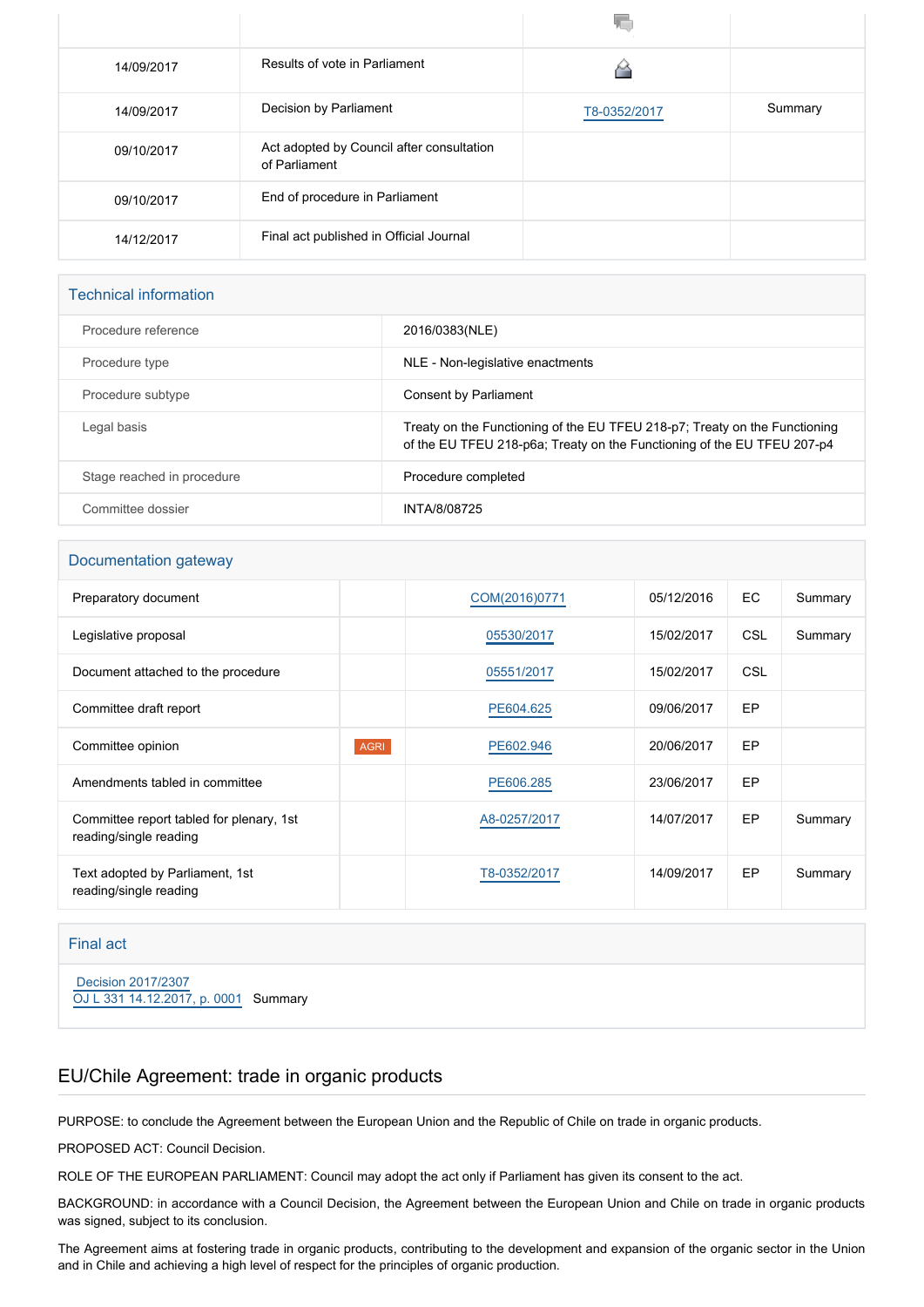It is now necessary to approve the Agreement on behalf of the European Union.

CONTENT: with this proposed Council Decision, the Council is called upon to approve, on behalf of the EU, the Agreement between the European Union and the Republic of Chile on trade in organic products.

In addition to fostering trade in organic products, the Agreement envisages the following actions:

- expansion of the organic sector in the EU and Chile;
- achieving a high level of respect for the principles of organic production, of guarantee of the control systems and of integrity of organic products;
- improved protection of the respective organic logos of the Union and Chile;
- enhanced regulatory cooperation between the Parties on issues related to organic production.

Equivalence agreement: The Union and Chile are called upon to recognise the equivalence of their respective rules on organic production and control systems as regards organic products. Accordingly, the Agreement provides that the products listed in the Annexes shall be mutually recognised as equivalent to the production of one party or the other in accordance with the legislation of one or the other parties.

Joint committee: the Joint Committee on Organic Products established pursuant to the Agreement, deals with certain aspects of the implementation of the Agreement. In particular, it has the power to amend the lists of products in Annexes I and II to the Agreement. The Commission should be authorised to represent the Union in the Joint Committee.

The Commission should be empowered to approve amendments to the lists of products in Annexes I and II to the Agreement, on the condition that it inform the representatives of the Member States. It should also be empowered to unilaterally suspend the recognition of equivalence, on the condition that it inform the representatives of the Member States prior to doing so.

In cases where representatives of the Member States representing a blocking minority object to the position presented by the Commission, the Commission should not be allowed to approve amendments to the lists of products in Annexes I and II or to suspend the recognition of equivalence. In such cases, the Commission should present a proposal for a Council decision on the basis of Article 218(9) of the Treaty.

## EU/Chile Agreement: trade in organic products

The Committee on International Trade adopted the report by Inmaculada RODRÍGUEZ-PIÑERO FERNÁNDEZ (S&D, ES) on the draft Council decision on the conclusion of the Agreement between the European Union and the Republic of Chile on trade in organic products.

The committee recommended the European Parliament to give its consent to the conclusion of the agreement.

As a reminder, the above-mentioned agreement, aims at fostering trade in organic products, contributing to the development and expansion of the organic sector in the Union and in the Republic of Chile and achieving a high level of respect for the principles of organic production, of guarantee of the control systems and of integrity of organic products.

By means of the agreement, Chile will recognise as equivalent all EU organic products included in the scope of [Regulation \(EC\) No 834/2007](http://eur-lex.europa.eu/legal-content/EN/TXT/PDF/?uri=CELEX:02007R0834-20130701&qid=1504517882400&from=EN) on organic production and labelling of organic products.

While supporting the objectives of the Commission proposal and the draft Council Decision, the INTA Rapporteur recalled the need to fully inform Parliament throughout the lifecycle of international agreements, negotiation and implementation.

In this context, the Rapporteur regretted the lack of timely information by other institutions during the negotiations of the present Agreement, and expected the Council and the Commission to redress the situation.

## EU/Chile Agreement: trade in organic products

The European Parliament adopted by 556 votes to 73, with 4 abstentions, a legislative resolution on the draft Council decision on the conclusion of the Agreement between the European Union and the Republic of Chile on trade in organic products.

Following the recommendation of its Committee on International Trade and the opinion of the Committee on Agriculture and Rural Development, the European Parliament approved the conclusion of the Agreement.

The Agreement aims to promote trade in organic products by contributing to the development and expansion of the organic sector in the EU and Chile and to achieving a high level of compliance with the principles of organic production, control systems and integrity of biological products.

Under the terms of the Agreement, the Union and Chile will recognise as equivalent all EU organic production and their control systems with regard to organic products.

## EU/Chile Agreement: trade in organic products

PURPOSE: to conclude the Agreement between the European Union and the Republic of Chile on trade in organic products.

NON-LEGISLATIVE ACT: Council Decision (EU) 2017/2307 on the conclusion of the Agreement between the European Union and the Republic of Chile on trade in organic products.

CONTENT: by this Decision, the Agreement between the European Union and Chile on trade in organic products is hereby approved on behalf of the Union.

In addition to fostering trade in organic products, the Agreement envisages the following actions: